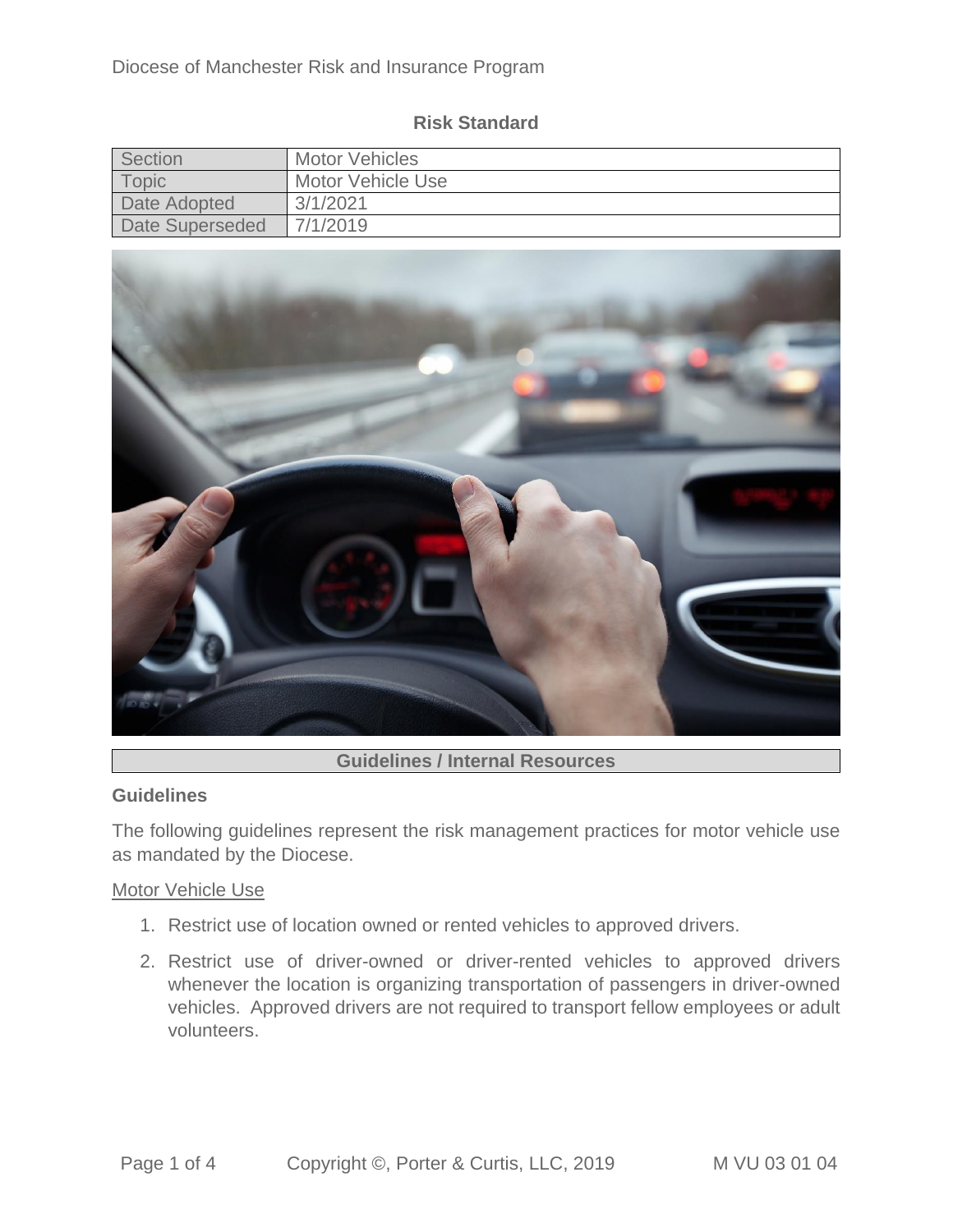# Approval Process

- 1. Provide copy of the Motor Vehicle Use Policy to every driver requiring approval or re-approval and retain the driver's signed acknowledgement in their personnel file.
- 2. Require drivers to pass a Defensive Driver Training Program quiz prior to seeking approval or re-approval. Upload a copy of the passing quiz to the driver record in Quadra.
- 3. Screen drivers in Quadra in the Drivers module. Quadra requires the driver name, driver email address, and requested driving privileges. There is also an optional driver ID that allows individual driver records to be linked together over time. Quadra partners with Checkr to process driver decisions. Checkr will email the driver and ask them to enter their driver information in the Checkr system for processing. Checkr will then notify Quadra and the driver of the decision. Quadra will update the driver record and transmit a notification to the requestor.

## **Administration**

- 1. Resubmit drivers under all of the following circumstances by adding them again in Quadra in the Drivers module. An optional Driver ID field is available to allow driver records relating to the same person to be linked together. Approved drivers must be rescreened:
	- After an at-fault accident or moving violation whether on the job or not;
	- Every year if they transport passengers; or
	- Every three years for all other drivers.
- 2. Monitor expiration dates of approved drivers in Quadra in the Drivers module and resubmit in advance of expiration dates.

### **Internal Resources**

[Defensive Driver Training Program](https://quadra.aeti-inc.com/Documents/Home/ViewDocument/18190)

[Motor Vehicle Use Policy](https://quadra.aeti-inc.com/Documents/Home/ViewDocument/15472)

### [NH License Types and Restrictions](https://quadra.aeti-inc.com/Documents/Home/ViewDocument/13698)

*Updated 9/18/2021*

## **Background / External Resources**

### **Overview**

Almost all organizations use motor vehicles in some form or another. In some cases, like the trucking industry, vehicles are the central feature of the organization. In others, like schools and churches, vehicles are ancillary to the organization's primary purpose.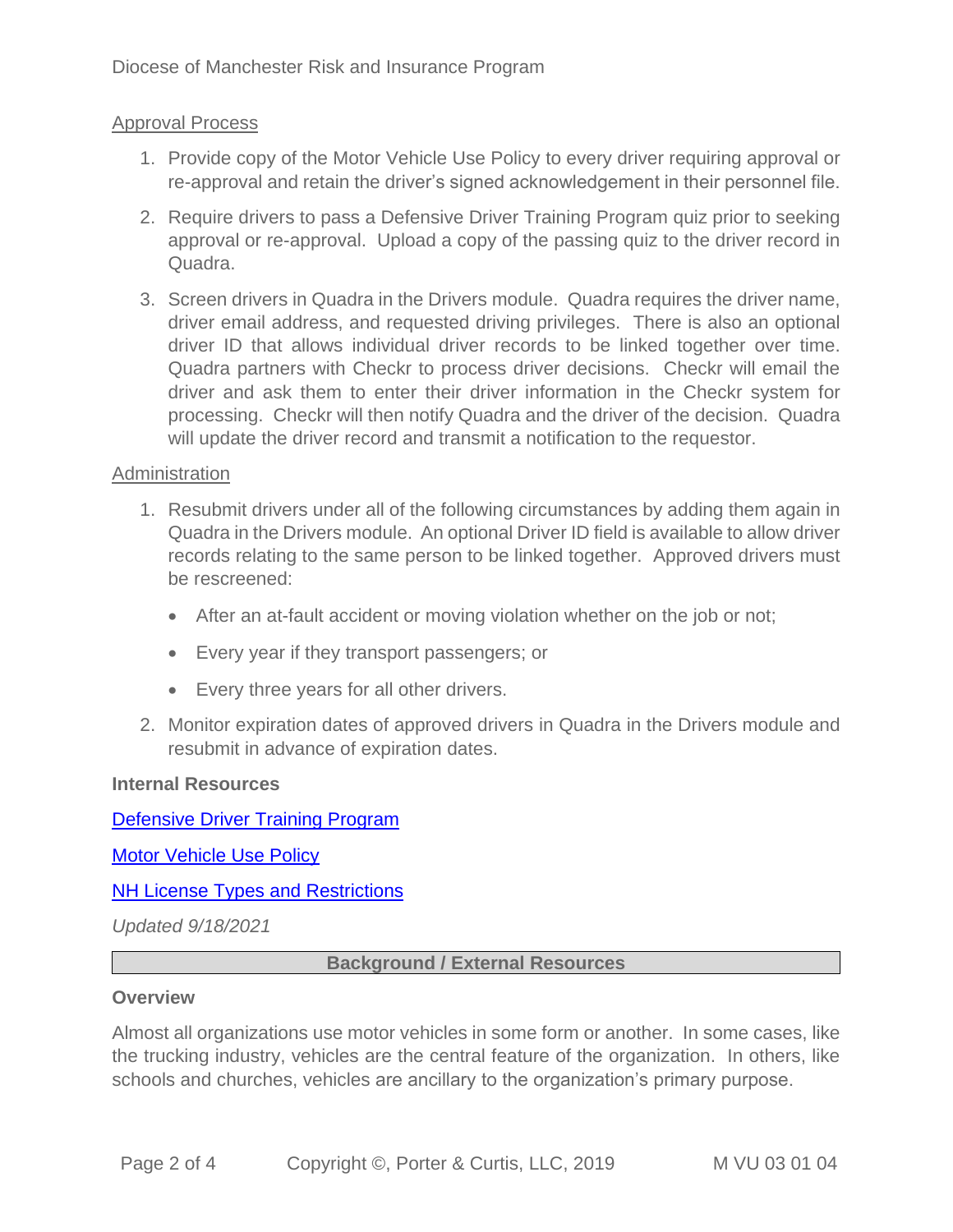Whether central or not, the law holds an organization accountable to the same "reasonable person" standard of care. That's why every organization should adopt a policy for motor vehicle use.

# **Vicarious Liability**

Ignorance is no defense – at least not for employers. That's because the "buck" stops there.

The law makes employers responsible for the acts of its agents under a form of strict secondary liability called vicarious liability.

Strict secondary liability means the employer is liable regardless of fault. The only relevant facts are (1) whether the employer had the right of control and (2) whether the agent was acting within the course and scope of his or her duties at the time of the accident.

In this case, an employer's best defense is accident prevention. And when it comes to drivers, that starts with putting the right person behind the wheel.

# **Duty of Care**

Duty of care is a legal obligation to take the same care a reasonable person would take to prevent harm to others.

The care a reasonable person takes depends on the situation. For example, it's fair to assume a reasonable person would take greater care for activities involving children as compared to adult activities. A reasonable person would also exercise a greater duty of care to adult participants than they would to employees or adult volunteers.

At the one end of the spectrum is the highest duty of care, children, and on the other end, employees and adult volunteers. The shift from a high duty of care to a low (relative) duty of care is a shift in responsibly and ultimately legal liability.

When it comes to drivers, the duty of care is greatest when an organization organizes transportation of minors and adult participants.

# **Driver Selection**

According to the National Highway Transportation Safety Association, over 90% of all auto accidents are caused by driver error. That's why preventing auto accidents starts with putting the right person behind the wheel.

Most people think they are good drivers – just ask them. In fact, a study by Esurance found that nearly three-quarters of respondents considered themselves good drivers. But what makes someone a good driver? Studies show that the secret is age and experience.

According to the Centers for Disease Control and Prevention, teen drivers ages 16-19 have the greatest frequency of accidents and are three-times more likely to be involved in a fatal accident than drivers age 20 and older.